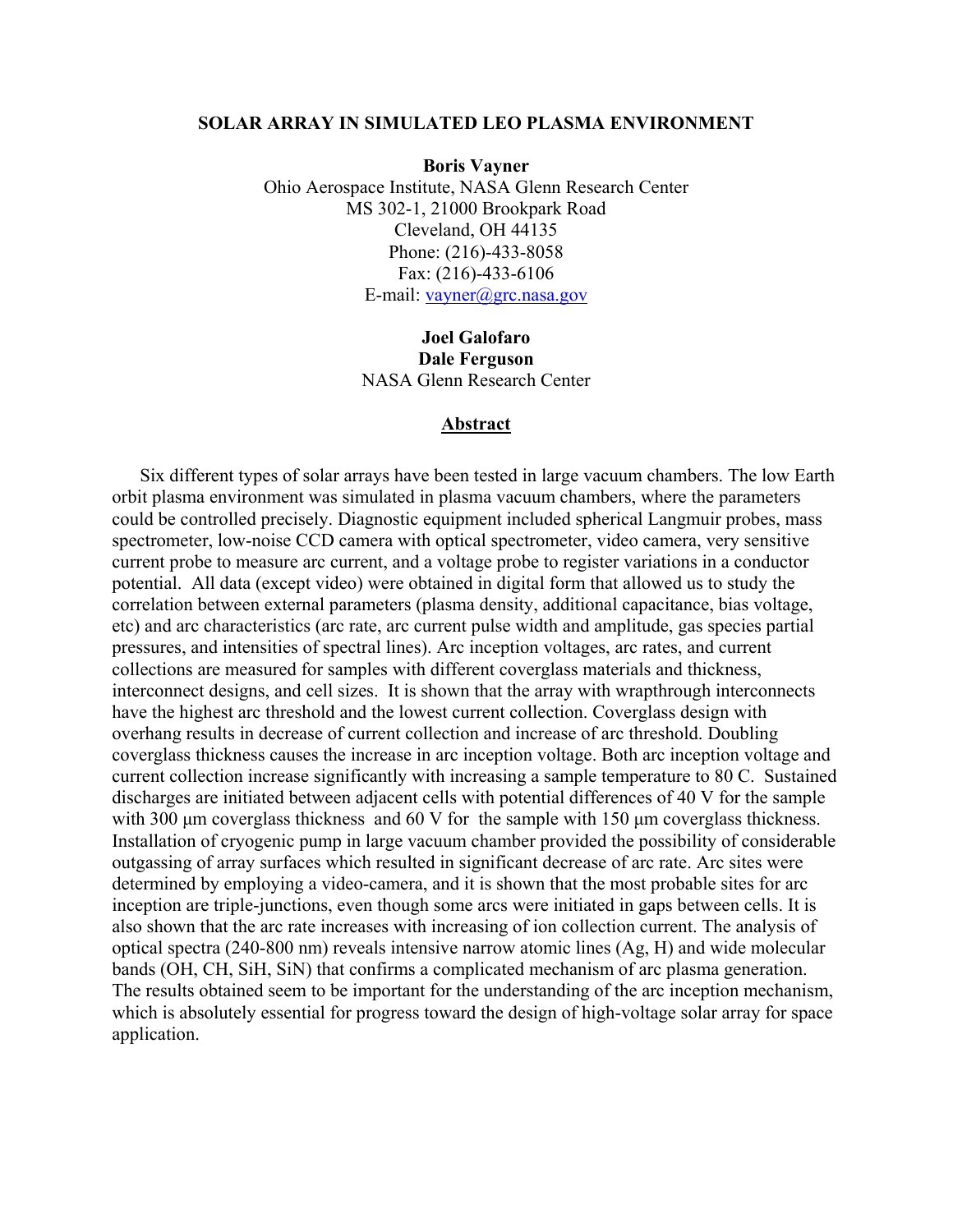### **Introduction**

The purpose of the current paper is to test a possibility of significant increase of arc thresholds by modifications of conventionally designed solar arrays. Previous studies of arc inception mechanism [1-4] suggest that such modifications can be done in the following directions: I) to insulate conductor-dielectric junction from a plasma environment (wrapthrough interconnects); II) to change a coverglass geometry (overhang); III) to increase a coverglass thickness; IV) to outgas areas of conductor-dielectric junctions, V) to use coverglass with lower dielectric permittivity and higher conductivity. The operation of high-voltage array in LEO produces also the parasitic current power drain on the electrical system. Moreover, the current collected from space plasma by solar arrays determines the spacecraft floating potential that is very important for the design of spacecraft and its scientific apparatus. In order to verify the validity of suggested modifications and to measure current collection six different solar array samples have been tested in large vacuum chamber. Five samples (36 silicon based cells) consist of three strings in each sample containing 12 cells connected in series. One sample contains nine cells (2x4 cm) arranged in three strings, and this sample is used for measuring arc plasma optical spectra. Thus, arc rate and current collection can be measured on every string independently, or on a whole sample when strings are connected in parallel. The heater installed in the chamber provides the possibility to test samples under temperature as high as 80 C that simulates the LEO operational temperature. The experimental setup is described below.

### **Experimental Setup**

Low Earth Orbit (LEO) plasma environment was simulated in two different vacuum vessels: 1) horizontal vacuum chamber (1.8 m diameter and 2 m long) equipped with cryogenic pump; 2) large vacuum tank (2.2 m diameter and 3 m height) with four diffusion pumps. The vacuum equipment provided pressure as low as  $0.5 \mu$ Torr. The essential difference between these two tanks is that the residual water vapor partial pressure in horizontal chamber is five times lower than in vertical tank. Each vessel has one Kaufman plasma source that generates xenon plasma with electron density  $n_e = (0.1 - 10) \cdot 10^5$  cm<sup>-3</sup>, temperature  $T_e = 0.6 - 1.2$  eV, and neutral gas pressure  $p=(0.7-7)\cdot10^{-5}$  Torr which can be kept steady during the experiment. To measure plasma parameters, Langmuir probes with diameter 2 cm were employed (two in each tank). To determine an ion distribution function and to improve measurements of electron temperature one retarding potential analyzer (RPA) was mounted on the bottom of vertical tank. It was found that the ion (xenon) thermal flux in the experiment is about three times lower than ram ion flux in LEO, and the electron temperature is 5-10 times higher than in ionosphere. However, the number densities are simulated with a quite high accuracy, and one can believe that the results of high-voltage experiments in vacuum chambers are fairly adequate to the outcomes of processes in LEO plasma. To control plasma chemical composition (particularly, water vapor and oil partial pressures) a quadruple mass spectrometer was installed in each tank.

The sample (or set of samples) is vertically mounted in the middle of the chamber, and it is biased to a voltage power supply through a capacitor and a 10 kΩ resistor network back to ground. An additional power supply (Solar Array Simulator-SAS) is used to generate electrical field perpendicular to the dielectric side surface for investigating arc inception on semiconductordielectric junction and inception of sustained discharges between adjacent strings. Diagnostic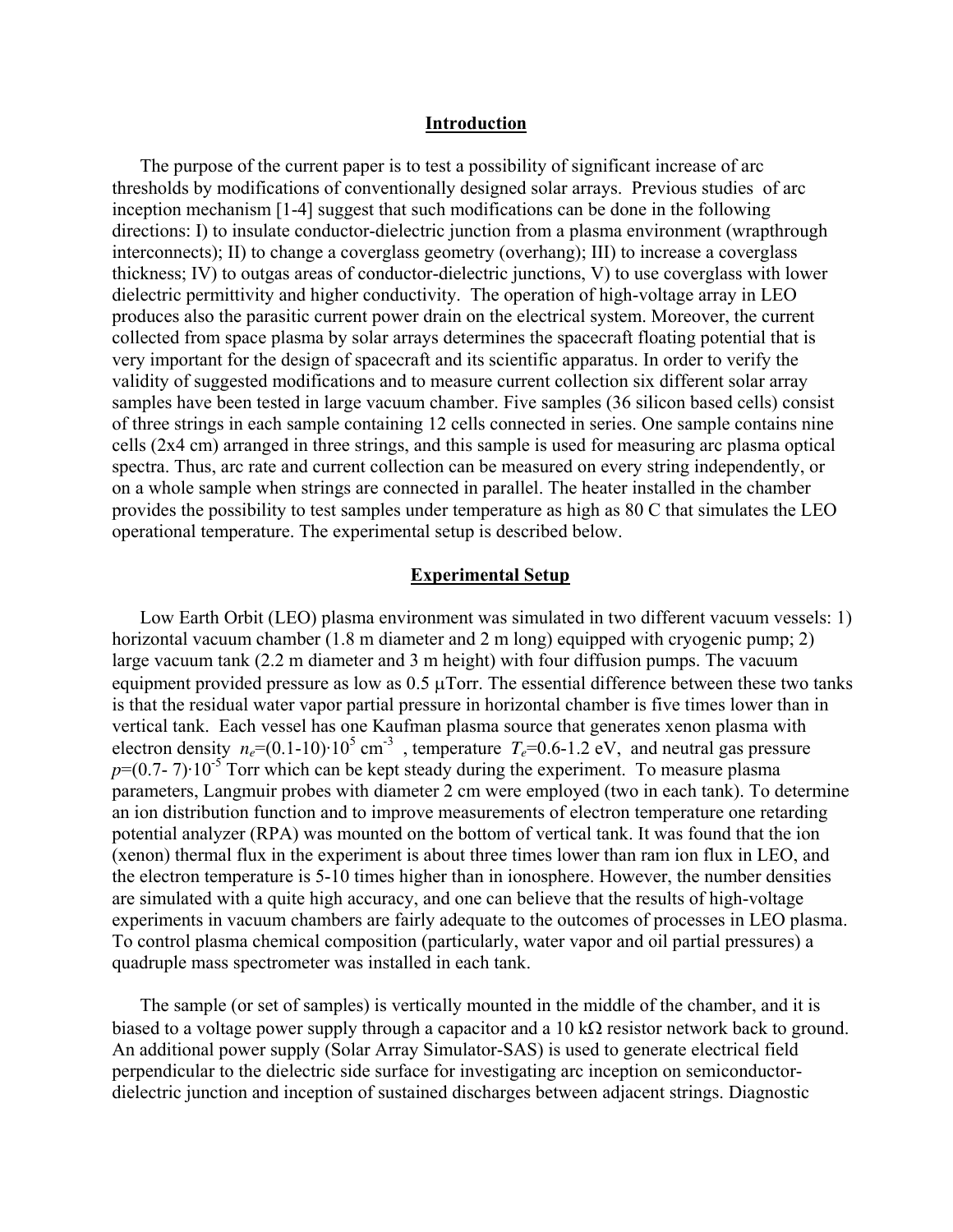equipment includes two current probes to measure discharge current and SAS current, and one voltage probe that allows us to register voltage pulse on the sample during the discharge. To measure optical spectra of arc plasma an intensified CCD (1024x512 pixel) camera with optical spectrometer is installed. The arc sites are determined by employing a video camera and VCR. Most experiments were performed at room temperature (15C), but some tests had been done at the temperature +80 C simulating the exposure of solar array to full sun in LEO.

### **Arc Spectra**

Previous experimental data and theoretical analysis have demonstrated that water molecules adsorbed on the side surface of dielectric (coverglass+adhesive) can play a decisive role in the process of arc inception [5-7]. It is known that spectra of vacuum arcs consist of cathode metal lines only [8] but adding air in vacuum chamber  $(10^{-4} \text{ Torr})$  results in appearance of hydrogen and hydroxyl lines [9]. Partial pressure of water vapor and nitrogen is always below  $10^{-5}$  Torr for the current experiment. Thus, the presence of hydrogen and hydroxyl in the arc plasma would be a good indicator of water ions dissociative recombination. The presence of other species in arc plasma may reveal other important processes in the discharge development. To elucidate all these problems the measurements of optical spectra have been performed for silicon solar array sample (nine cells). All dielectric-conductor junctions besides one interconnect area were insulated by tape to exclude spectra from arcs between cells. The spectral resolution was determined as 0.12 nm/pixel by using standard calibration lamps. To increase the arc luminosity an additional capacitor (usually 1  $\mu$ F) was installed between negatively biased electrode and ground. Gate pulse generator provided varying both gate pulse width and time delay; thus, it was possible to measure the intensities of spectral lines on different stages of a discharge development. In addition to hydrogen (*H<sup>α</sup>* ), hydroxyl (*OH*), and metal lines (*Ag*) arcing on the sample revealed also some molecular radicals identified according to Ref. 10 (Fig.1).

The results of spectral measurements, observation of decreasing arc rate with number of arcs (conditioning), and theoretical estimates [11] are very strong argument in favor of the idea that in order to raise arc threshold solar array surfaces must be thoroughly outgassed. The validity of this hypothesis has been confirmed by ground tests described in Sec. 5 below.

#### **Outgassing of Solar Array Samples**

When spacecraft is coming out of eclipse, solar array temperature is rising due to exposure to Sun radiation. Operational temperature of an array in LEO conditions is approximately 80-100 C. It is believed that the adsorbed contaminants from the array surface are evaporating at a high rate due to heating. On another hand, when solar array sample is installed in a vacuum chamber its surface is contaminated not only by "natural" species (adsorbed water, atmospheric gases, and products of a technological process) but also other contaminants. The most abundant of these contaminants is vacuum pump oil. To measure chemical composition of background vacuum and to determine plasma contamination due to heating, the quadruple mass-spectrometers are installed in both large chambers. Two solar array samples are mounted on an aluminum sheet with electrical heater placed on the back (Fig.2). This heater provides enough power to radiantly heat sample from 15 C to 80 C for about 50 minutes (Fig.3). It is seen that the increase in water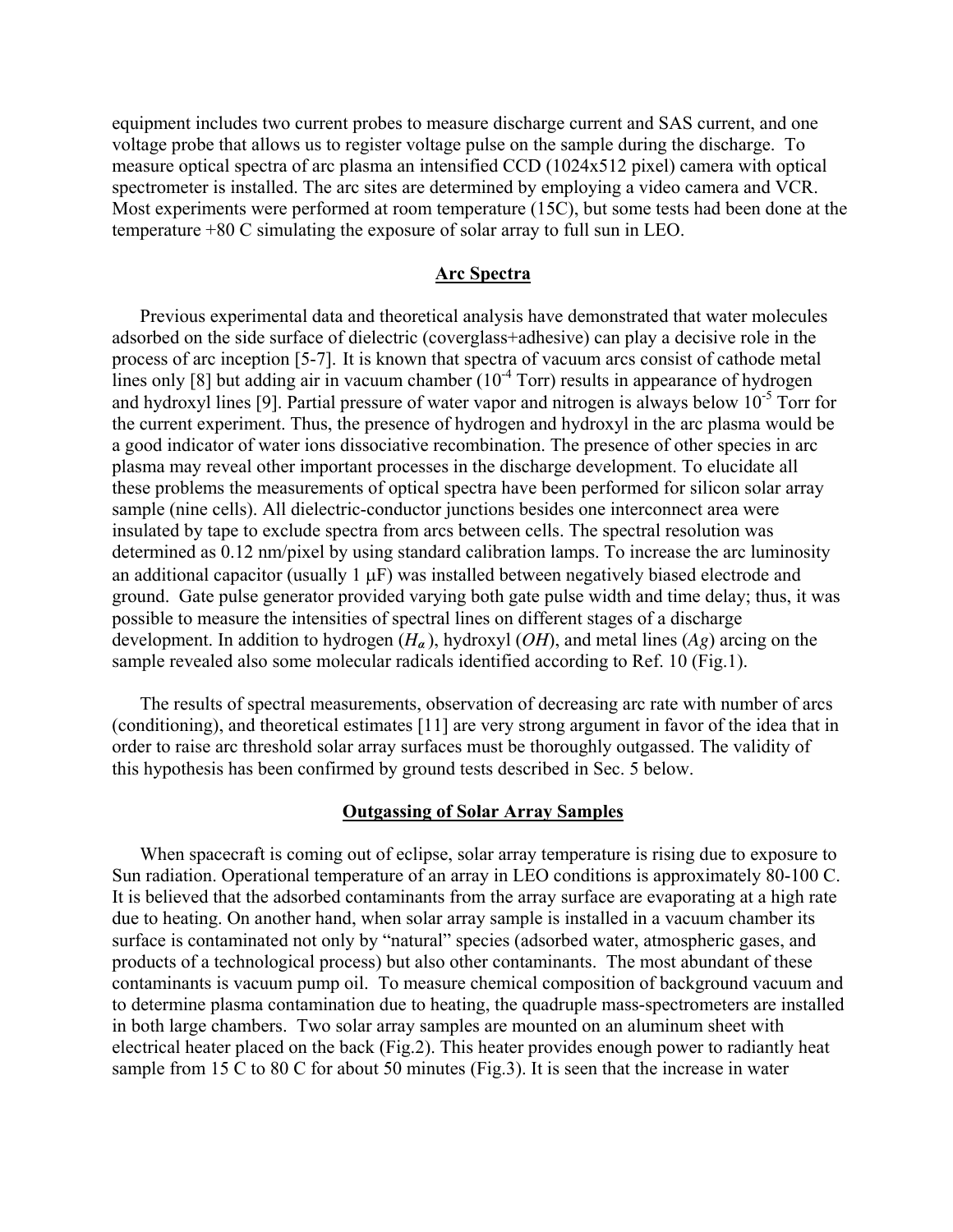

**Figure 1. One example of emission spectrum of arc plasma.** 

vapor partial pressure is considerably higher than the plain isochoric increase  $T_0$ *T p*  $\frac{\Delta p}{\Delta t} = \frac{\Delta T}{T}$ , and this observation confirms the presence of water adsorbed on solar array surface.

Five cycles of heating-cooling sample in vacuum chamber resulted in significant drop of residual water vapor pressure (Fig.4).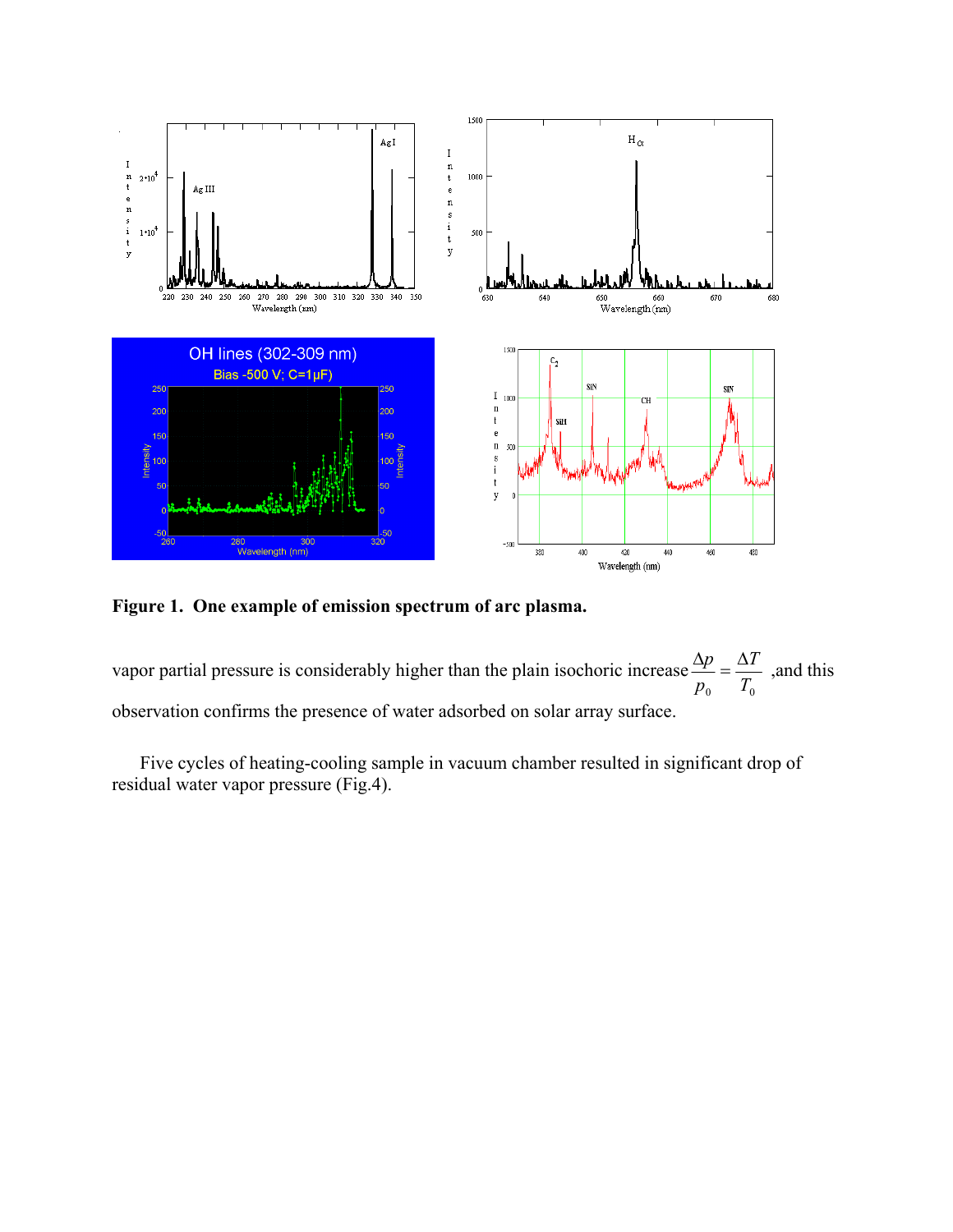

**Figure 2. Solar array samples installed in vacuum chamber.**



**Figure 3. Increase of water vapor pressure is considerably higher than plain isochoric increase.**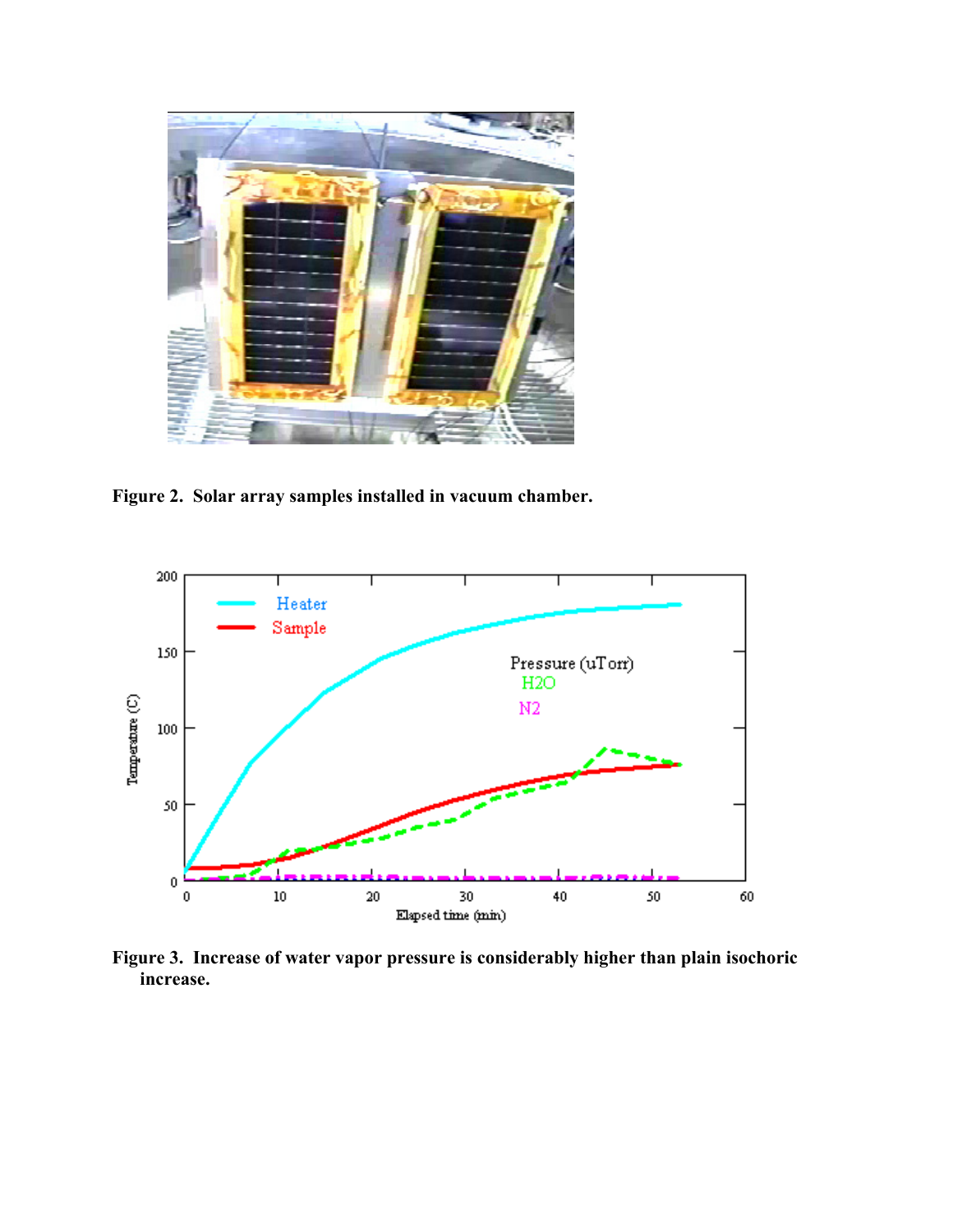



## **Arcing in Plasma**

Five types of tested solar arrays are shown in Table 1. Each string (12 cells in series) is tested separately to measure arc inception voltage and arc rate. Measurements reveal significant differences in these parameters even for strings belonging to one sample. There are two reasons explaining such observations: manufacturing process peculiarities and geometrical design of a sample. In fact, the middle string is separated from neighboring strings by narrow gaps (0.8 mm) covered with a thin RTV layer while two other strings have edges with underlying semiconductor and dielectric exposed to the plasma. Manufacturing peculiarities demonstrate themselves when one compares arc parameters for two outer strings and finds considerable differences. And arc sites are located mostly on interconnects for middle string while great part of arcs on outer strings has been observed on cell edges. To preserve the homogeneity of collected data one common experimental procedure is used for all measurements of arc inception voltages and arc rates: 1) string is initially biased to voltage well below an expected arcing threshold; 2) 15-30 minute time interval is allowed to register (or to not register) an arc; 3) voltage is increased on 10-20 V; 4) arc rate is defined as an average over a respective time span. On the first stage of the test, two samples (#1 and #2 in Table 1) are mounted on the heater plate and installed in chamber. The results of measurements for middle strings at the room temperature are shown in Fig.5. Obviously, arc inception voltage is lower for the panel with thinner coverglass, and arc rates differ significantly. Arc rates have been also determined at high temperature (Fig.6).

Arc rates are widely scattered over a range of voltages 280-380 V. In general, the temperature rise to 80 C results in significant increase of arc inception voltage (40-60 V). In particular, inner strings are not arcing below 300 V. It is worth noting that measurements shown above have been done at comparatively high water vapor partial pressures: 4  $\mu$ Torr at 15 and 15-30 µTorr at 80 C. These values are much higher than one can anticipate in LEO conditions. The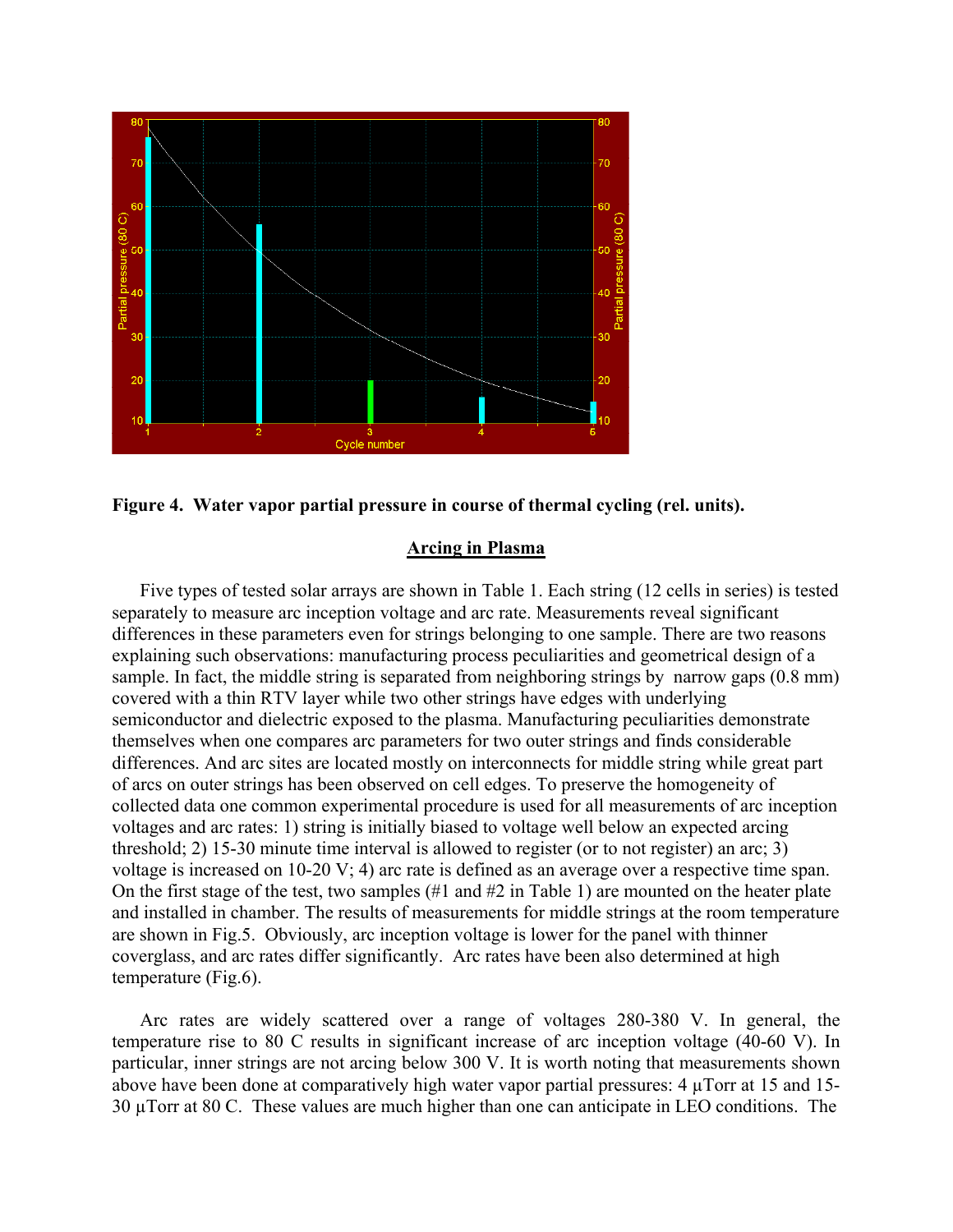| Sample<br>N <sub>o</sub> | Coverglass<br>Thickness $(\mu m)$ | Material       | Overhang<br>$(\mu m)$ | Cell size<br>(cm) | Interconnect |
|--------------------------|-----------------------------------|----------------|-----------------------|-------------------|--------------|
|                          | 300                               | <b>UVR</b>     | $\boldsymbol{0}$      | 4x6               | exposed      |
| 2                        | 150                               | <b>UVR</b>     | $\boldsymbol{0}$      | 4x6               | exposed      |
| $\overline{3}$           | 150                               | <b>CMX UVR</b> | $\theta$              | 4x6               | exposed      |
| $\overline{4}$           | 150                               | <b>UVR</b>     | 250                   | 4x6               | exposed      |
| 5                        | 150                               | <b>UVR</b>     | $\boldsymbol{0}$      | 8x8               | wrapthrough  |

**Table 1. Five types of solar array samples tested in the large chambers.** 

decrease of an arc rate during the process of continuing arcing (conditioning) has been measured by biasing the whole sample #2 to -400 V and measuring average arc rate for every four minutes. Additional capacitance is increased from  $0.22 \mu$ F to  $1 \mu$ F to accelerate conditioning. After about 70 arcs, arc rate drops from 3.25 arc/min to the magnitude of 1 arc/min and stays practically steady for the next 30 arcs. To verify the influence of plasma density on arc rate this parameter has been increased by factor 1.5, and arc rate was measured for the next 100 arcs. Finally, arc rate has decreased to 0.25 arc/min after about 200 arcs. Thus, the influence of conditioning on previous measurements of arc rates for separate strings belonging to different samples is insignificant, particularly because of low capacitance  $(0.22 \mu F)$  used in these tests.



**Figure 5. Arc rate on the middle strings (samples #1 and #2).**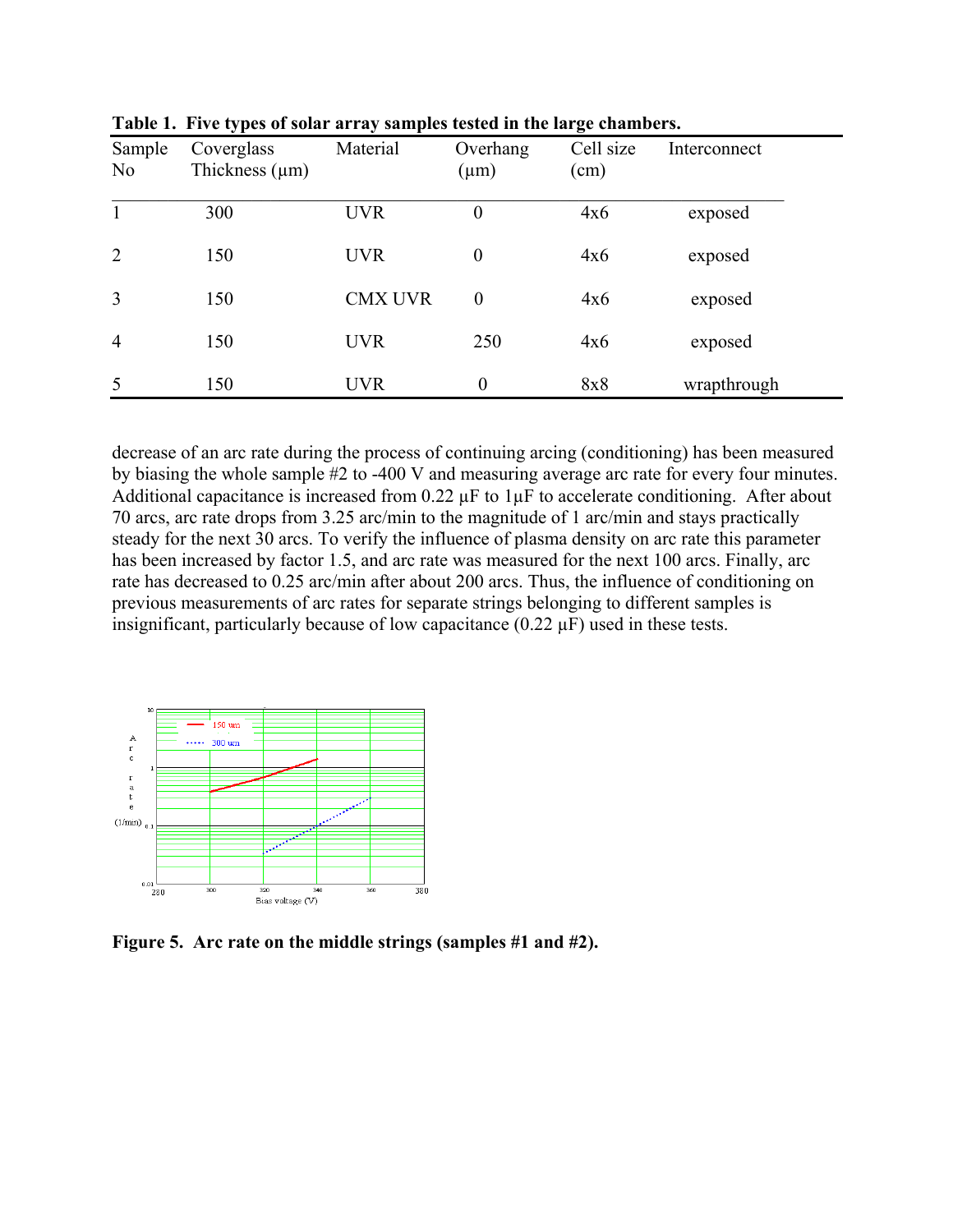

**Figure 6. Arc rate on the middle string of sample #2.** 

To test the possibility of outgassing of the whole sample by heating it to 80 C and pumping out an excess of water vapor the sample #2 has been undergone to five thermal cycles (see Fig.4). Arc rates are measured for all three strings connected in parallel at room temperature before the first cycle and after the fifth cycle. The results are shown in Fig.7.



**Figure 7. Arc rate on sample #2 (three strings in parallel).** 

It is seen in Fig.7 that arc rate decreases about 30 times and arc threshold increases approximately 30 V due to outgassing. It should be noted that minimum partial pressure of water vapor in xenon plasma reached in these experiments was 1.4 µTorr that seems not low enough to outgas sample surfaces to the degree expected in LEO.

Arcing on the sample #3 (middle string, CMX UVR coverglass) demonstrates significant increase in arc threshold (80-100 V) comparatively to arcing on sample #2. Arc inception voltage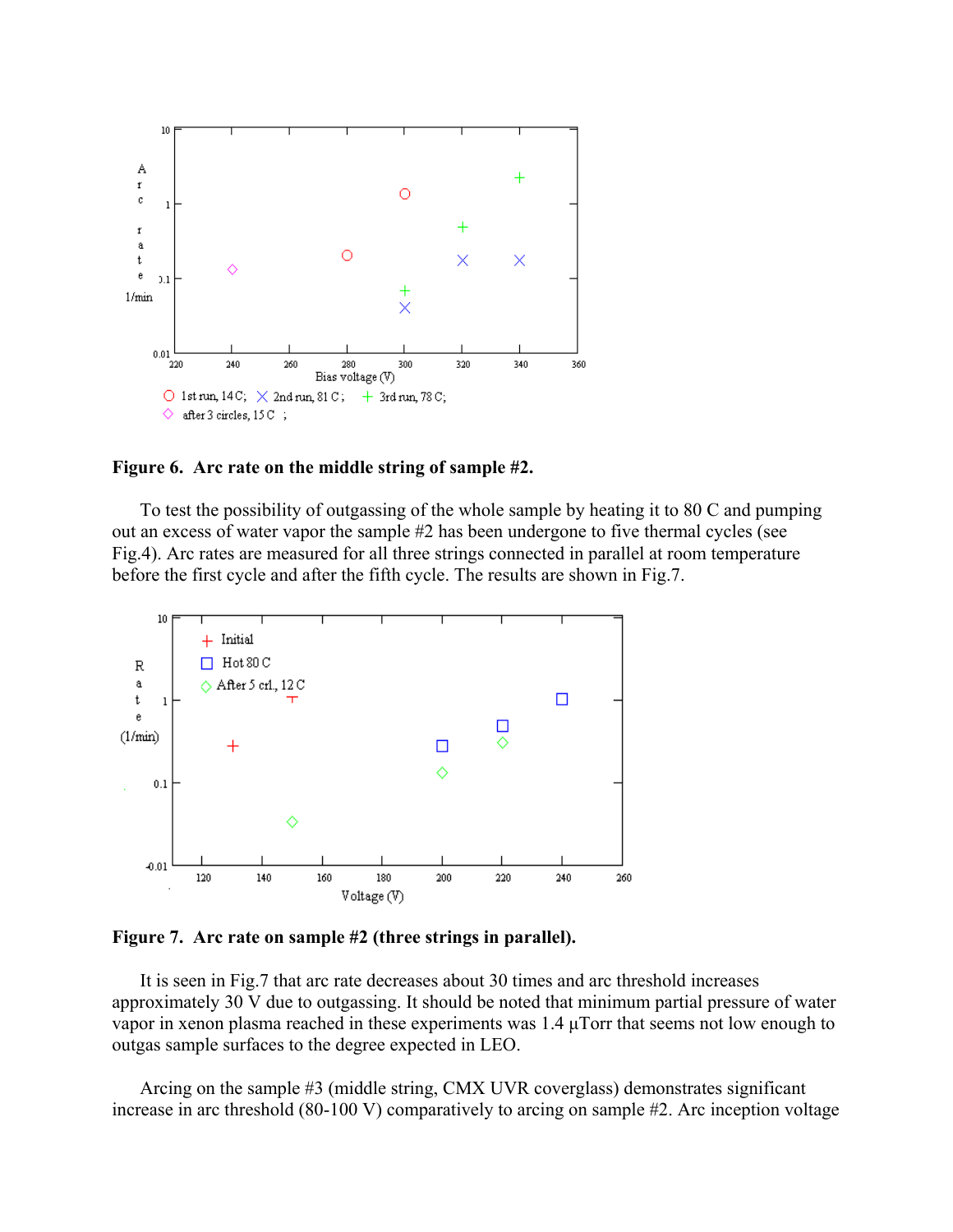for the middle string is 360 V, and two other strings are arcing at lower voltages due to considerable percentage of arcs on the cell edges. This observation can be explained by difference in dielectric permittivity for borosilicate and CMX glasses. Really, electric field strength in the vicinity of a triple junction is higher for dielectric with high permittivity (Fig.8). If one suggests that all other characteristics of samples #2 and #3 are identical the observed difference in arc threshold voltages can be understood. It should be noted that the conductivity of coverglass also influences the arc threshold voltage, and the direction of this effect is opposite to the previous one because of higher resistivity of CMX glass  $(10^{13} \text{Ohm}^* \text{m vs. } 10^{12} \text{Ohm}^* \text{m for }$ borosilicate). That may explain lower than expected from the Fig.8 observed discrepancy in arc thresholds but this problem needs more thorough investigation. The test results for the sample #4 (250 µm overhang) look also prospective. Arc inception voltage is 80-100 V higher, and arc rate is lower for the middle string. Two other strings have also demonstrated the decrease of arc rate in spite of arcing on cell edges. The increase of arc inception voltage to 480 V for the hot sample is particularly important. It seems that the array with coverglass overhang and additional insulation of cell edges can operate at 400 V in LEO conditions.



# **Figure 8. The difference in arc thresholds between samples with CMX and borosilicate coverglasses should be about 130 V according to the calculations of electric field strengths.**

According to existing model of arc inception [12,13] the most probable arc site on an array surface is a conductor-dielectric junction exposed to the plasma. Thus, if all interconnects are insulated from the surrounding plasma the probability of a discharge decreases significantly. One of the possible realizations of this idea is the array design with wrapthrough interconnects (sample #5, Fig.9). Such design cannot prevent arcing at very high negative potential because edge of semiconductor (silicon, germanium, or other) stays exposed to the plasma, and many tests (including ones described in this paper) have demonstrated intensive arcing on cell edges. However, considerable increase of arc inception voltage can be expected, particularly for the middle string. Test results confirm these expectations (Fig.10). The inception of arc is observed on the middle string at bias voltage 440 V that is 60 V higher than arc inception voltage for the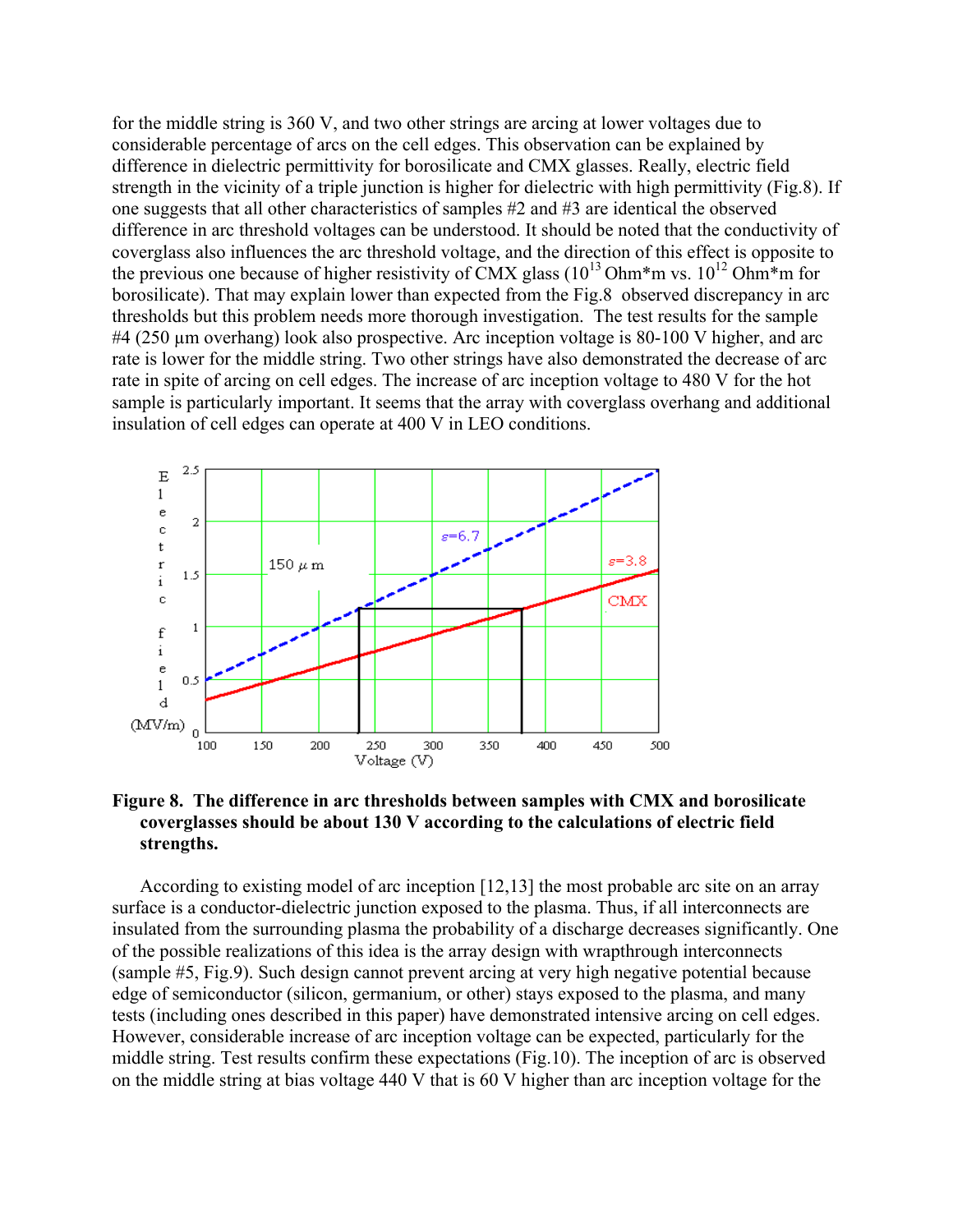

**Figure 9. Solar array sample with wrapthrough interconnects.** 

string with coverglass overhang. Arc sites are located between adjacent cells belonging as to middle string as to neighboring strings. Two other strings demonstrate much lower arc inception voltages due to arcing on edges. Unfortunately, experimental setup has not provided a possibility to heat this sample above room temperature but even the results obtained to date show that this kind of solar array can be used in LEO to generate power at voltage 450 V if array edges are electrically insulated.

Short electrostatic discharges studied above are certainly undesirable events that must be prevented for reliable operation of the spacecraft. However, this kind of transients are not damaging solar array irreversibly, at least in cases of low additional capacitances used in current experiments. Sustained discharges initiated between adjacent cells with a few tens volt potential difference are much more dangerous [14,15] because they can destroy cells and underlying substrate that results in considerable loss of power. Samples #1, #2, and #4 have been tested against an inception of sustained arc between two strings. Test starts with lower limits on SAS voltage and current. After the registration of 5-10 arcs these parameters are gradually changed and more arcs are generated until initial sign of sustained discharge is seen on the oscilloscope. This sign represents the SAS current pulse that continues much longer than original arc. The corresponding SAS voltage and current are considered as threshold parameters because even a small increase of them (10 V and 0.25 A) results in spectacular event shown in Fig.11. In this case the sustained discharge has been quenched after 20 s by turning SAS off. Damaged part of the sample is shown in Fig.12. Threshold parameters depend on solar array design: they are 40 V and 1 A for sample #1, 60 V and 2 A for sample #2, and 80V and 1.6 A for sample #4.

# **Scaling of Arc Current Pulse Width and Amplitude**

Even short transients are detrimental for spacecraft, and the degree of damage increases with the increase of arc current amplitude and pulse width. These two parameters depend on the amount of electrical charge leaking into surrounding plasma during the discharge time. There are currently two theoretical models that allow estimating lost electrical charge and its dependence on the array capacitance. First model [16] is based on the suggestion that the discharge generates an expanding plasma sheath neutralizing positive charge on top of coverglass. If plasma expands with a constant speed the discharge time is proportional to the array linear dimensions, or, in another terms, to the square root of an array capacitance. This dependence has been proved in many experiments [16,17]. However, the distance that plasma can expand on is limited to about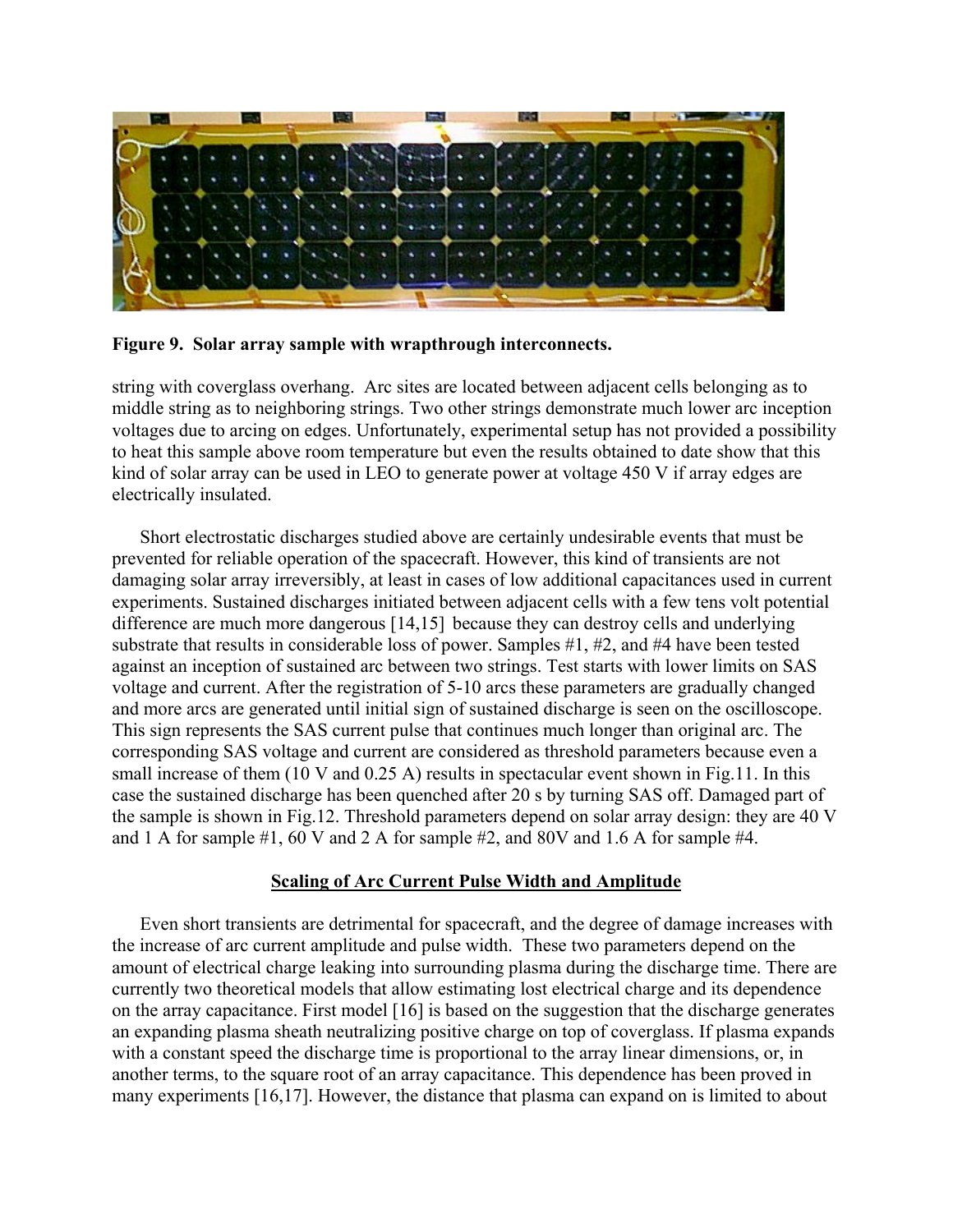1 m in simulated LEO conditions [18]. Thus, according to the first model the upper limit for the effective capacitance is the capacitance of the part of solar array with area approximately 1  $m^2$ .



 $\circ$  string#1;  $\times$  string#2;  $\diamond$  string#3.

**Figure 10. Arc rate on sample #5.** 



**Figure 11. Sustained arc between adjacent strings on sample #2.**

The second model also envisages that both arc current amplitude and pulse width are proportional to the square root of a capacitance but this prediction is based on the dynamics of ionization-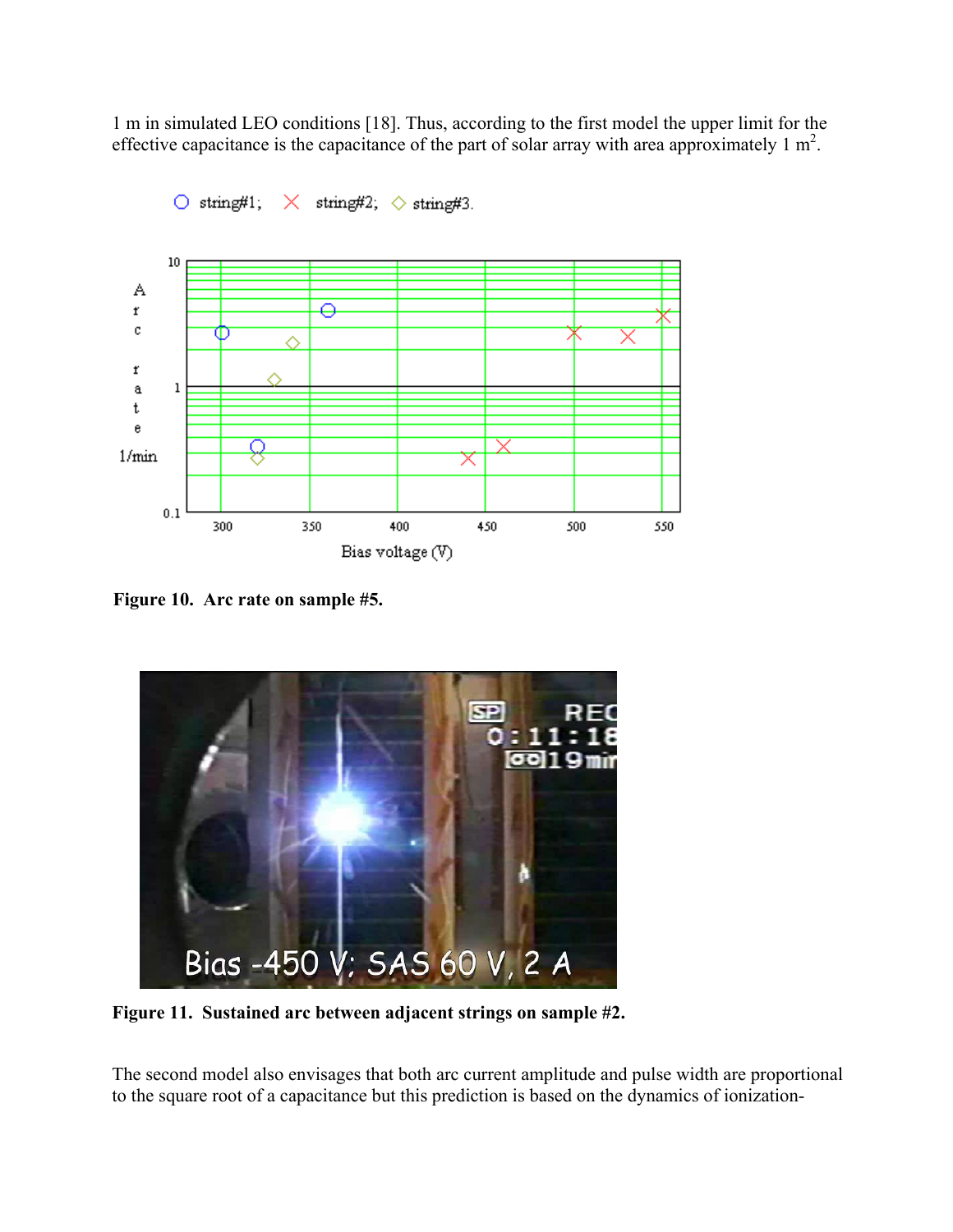recombination processes in the discharge plasma [6]. If the second model is correct the effective capacitance is only two-three times less than the capacitance of a whole solar array. A simple experiment has been performed to verify the validity of the second model. Two solar array samples (sample #2) are mounted on aluminum panel with grounded aluminum plate installed between samples. The height of the plate is 7.5 cm bigger than the distance between aluminum panel and top of the sample. Such arrangement prevents the expansion of plasma sheath from one sample to another. The additional capacitor of 1000 pF is used in this particular experiment.



**Figure 12. Damage induced by sustained arc.** 

The capacitance of one cell can be calculated as

$$
C_1 = \frac{\varepsilon_0 \varepsilon_1 S_1}{d_1} \left( 1 + \frac{\varepsilon_1 d_2}{\varepsilon_2 d_1} \right)^{-1} \tag{1}
$$

where  $\varepsilon_{1,2}$  are dielectric constants of coverglass and adhesive,  $d_{1,2}$  are their thicknesses, and  $S_1$  is a cell area.

Dielectric constants are: for borosilicate coverglass  $\varepsilon_1 = 6.7$ , and for epoxy  $\varepsilon_2 = 3.6$ . Thus, a quite reliable estimate can be obtained:  $C_1$ =590 pF/cell. Moreover, the scaling does not practically depend on exact numbers for largest capacitances. Ten measurements of arc current pulse widths for each configuration have been done by biasing one string, three strings, and six strings in parallel. The results are shown in Fig.13. The scaling is confirmed with a very high accuracy, which means that adequate ground simulations of arcing on spacecraft surfaces have to be performed with a very large additional capacitance (for instance, about 1000 µF for ISS).

### **Current Collection**

One solar cell provides current of 1 A in order of magnitude while collected current is scaled in hundred micro amps. Thus, the role of collected current in a parasitic power drain is certainly negligible. However, the floating potential of the spacecraft strongly depends on the current collected by the solar array [19]. There are three main factors that influence the magnitude of collected current: I) solar array design; II) solar array temperature; III) parameters of surrounding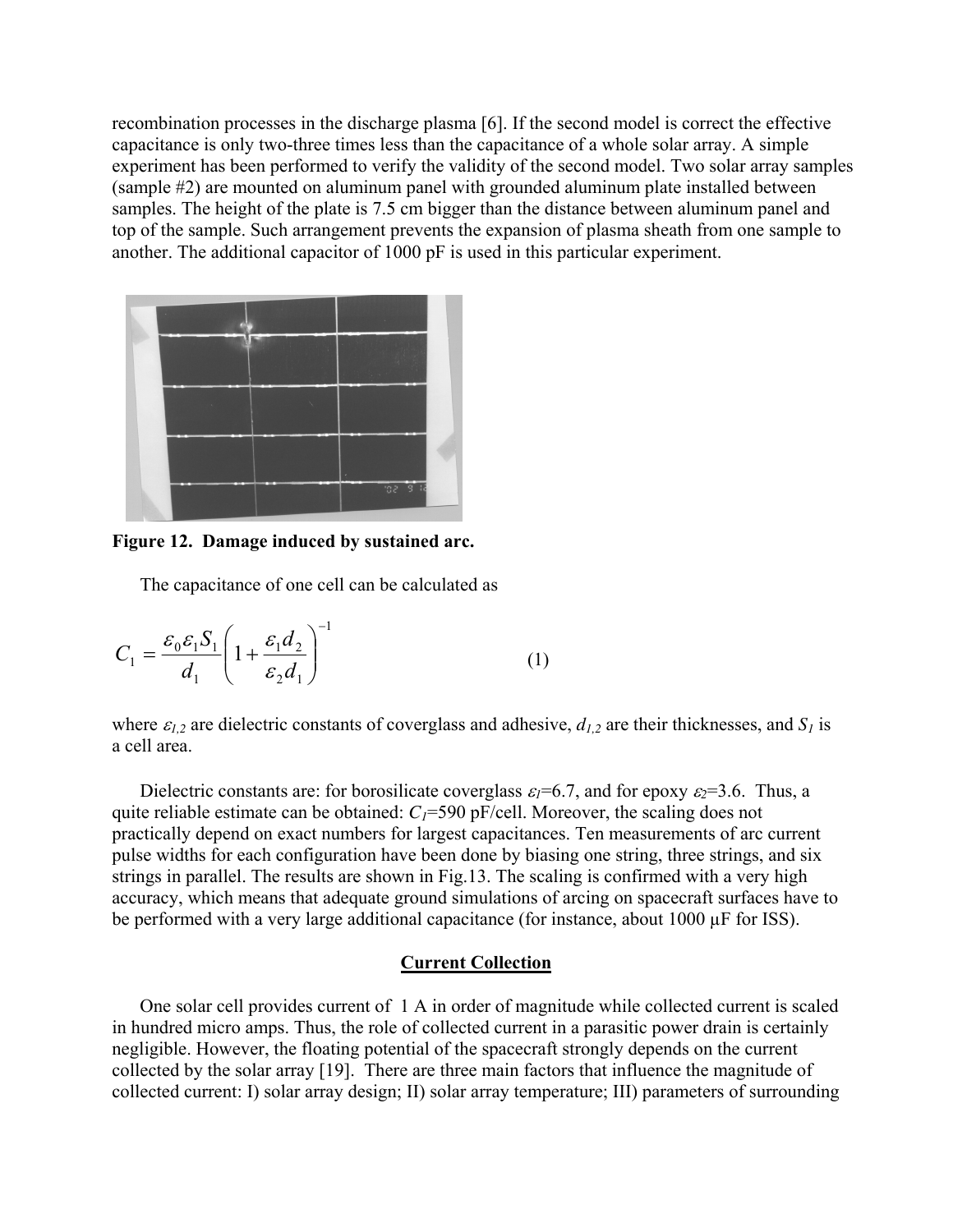plasma. Obviously, the design with coverglass overhang and with wrapthrough interconnects offers arrays with considerably decreased collected currents. Electron number density and electron temperature also influence on current collection. Ground tests that simulate an electron component of LEO plasma quite reasonably provide reliable data for current collection by cells with positive potentials with respect to surrounding plasma. Test data containing measurements of collected current for negatively biased cells are applicable to the analysis of spacecraft floating potential not better than in order of magnitude because the characteristics of ion component are different in ground tests and in LEO.



# **Figure 13. Pulse width scaling measured by biasing to -340 V one, three, and six strings of sample #2. Error bars (±1σ) are calculated from ten measurements for each point.**

A few examples of the dependence of electron current collection on bias voltage are shown in Fig.14. It is seen than the increase of electron number density results in the almost proportional increase in current collection. But the dominant factor in the current collection is an array temperature. The magnitude of collected current grows more than three times when array temperature reaches 79 C. This observation must be taken into account for the computations of spacecraft floating potentials. Ion currents are measured by biasing separate strings up to 100 V negative, and these currents do not exceed 1 µA for all situations studied even though the same effect of significant increase due to heating is also found.

Measurements of collected currents for the sample with coverglass overhang have demonstrated the decrease in magnitude close to the factor 2 comparatively to sample with a standard design. Cell with wrapthrough interconnects collects not much less current than cell with coverglass overhang but it generates three times higher power. It seems that tests in simulated plasma environment are suitable for creation a data base for further computations of the spacecraft floating potentials in LEO.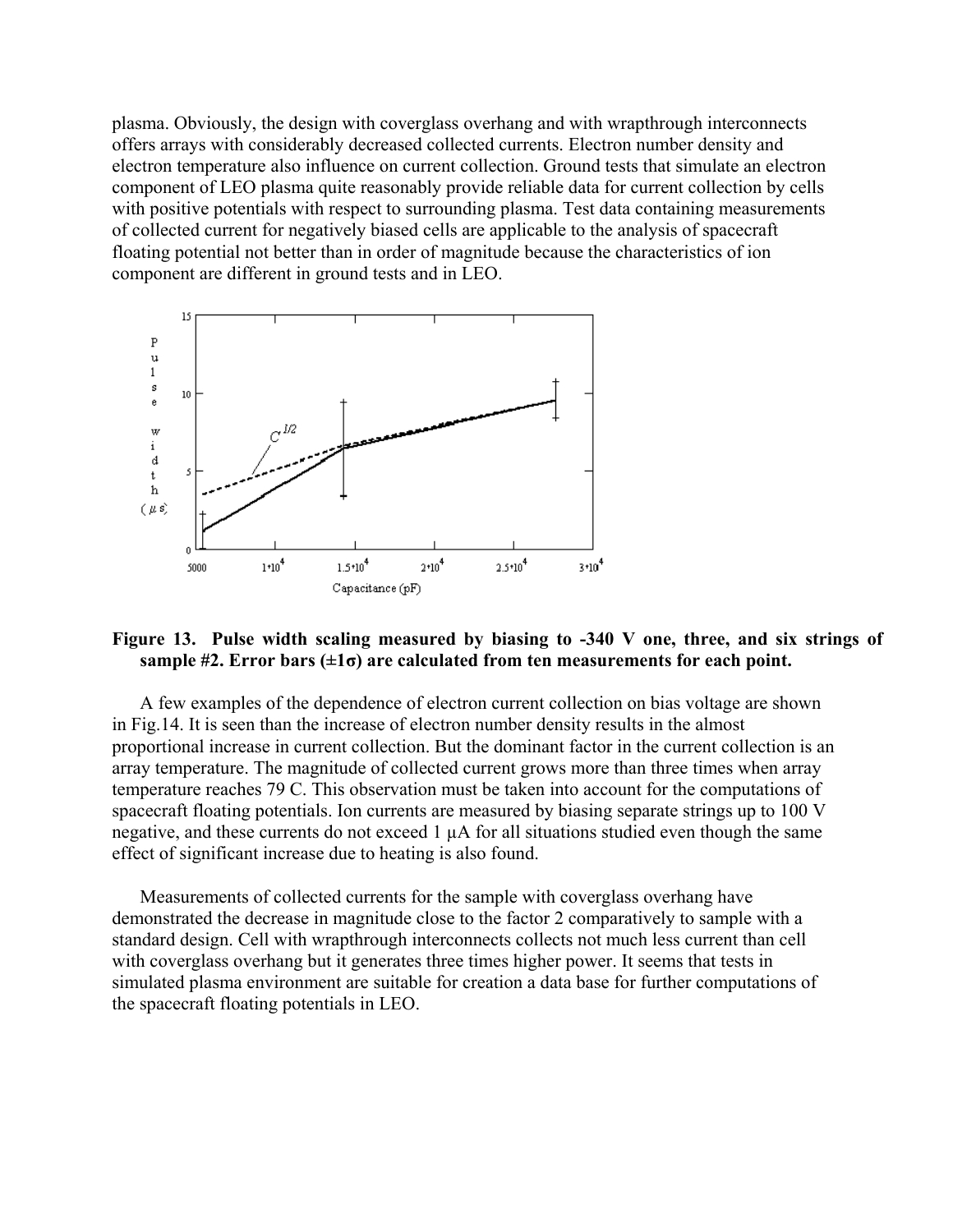## **Conclusions**

Comprehensive tests of five different types of solar array samples in simulated LEO plasma environment have demonstrated that the highest arc threshold (440 V) can be achieved for an array with wrapthrough interconnects if edges of strings are not exposed to the plasma. This design is also effective in decreasing of an array current collection. The design with exposed interconnects but with coverglass overhang also provides significant improvement comparatively to the conventional design. Particularly, arcing on the sample cannot be initiated at potentials below 300 V even under room temperature, and arc threshold increases to 420 V under temperature 72 C. The increase of coverglass thickness also results in some improving of array parameters. Thorough outgassing of solar array surfaces may result in significant decrease of arc rate for a conventionally designed solar array.



**b)** 

**Figure 14. Electron current collection:** 

- **a)** *1***-sample #2, str.2,** *ne***=2\*10<sup>5</sup> cm-3,15 C;** *2***-sample #1, str.1,** *ne***=7\*105 cm-3,15 C;** *3***-sample #1, str.2,** *ne***=2\*10<sup>6</sup> cm-3,15 C;** *4***-sample #2, str.1,** *ne***=5\*10<sup>5</sup> cm-3, 79 C.**
- **b**) b)*l*-sample #3, str.2,  $n_e=1*10^6$  cm<sup>-3</sup>; 2- sample #4, str.2,  $n_e=1*10^6$  cm<sup>-3</sup>; 3 and 4-sample #5, **str.1 and 2 respectively,**  $n_e = 3.5 \times 10^5$  **cm<sup>-3</sup>, temp. 15 C.**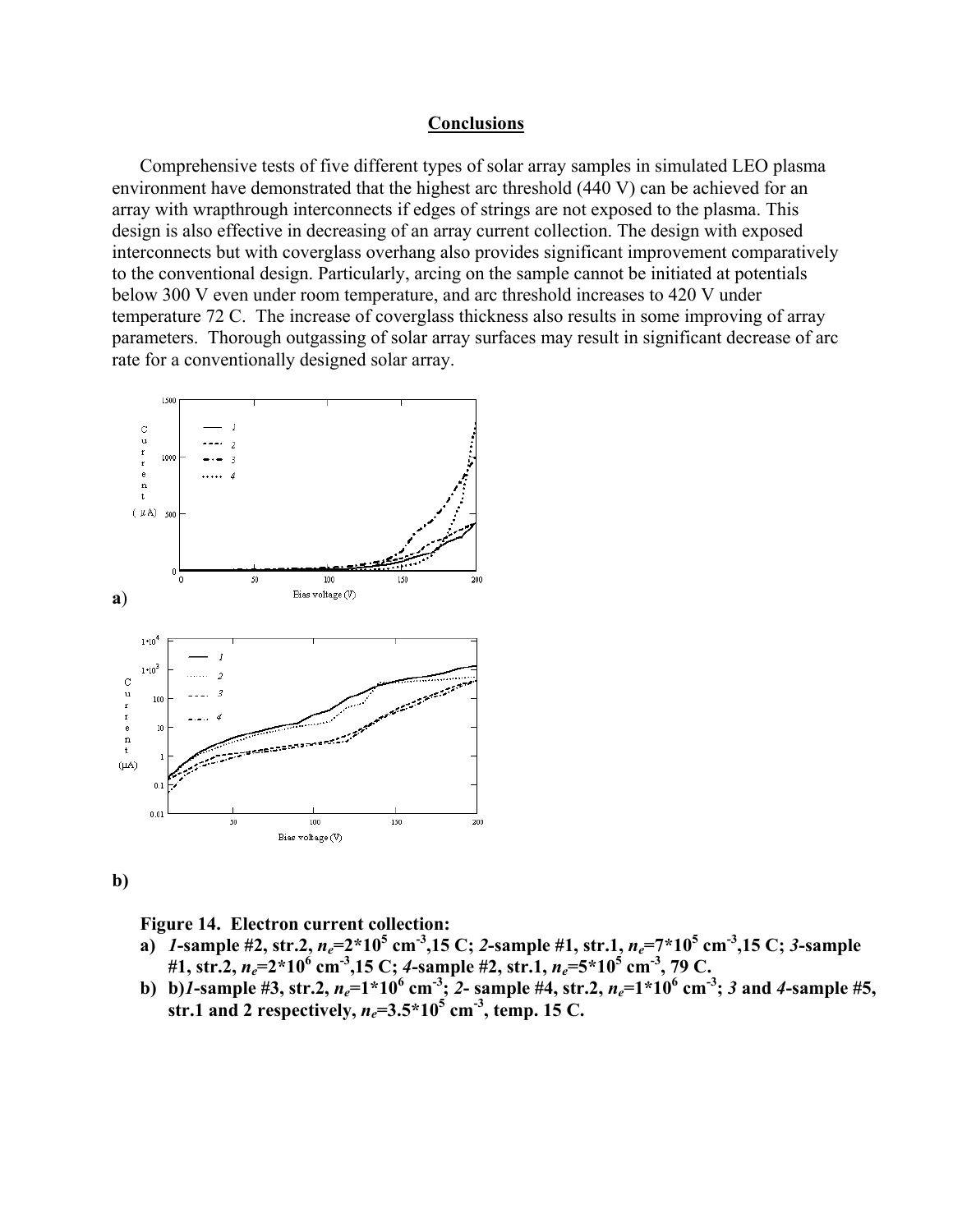## **References**

- (1) Stevens, N.J. "Interactions Between Spacecraft and the Charge-Particle Environment", Proc. Spacecraft Charging Technology Conference, NASA CP-2071, 1978, p.268-294.
- (2) Ferguson, D.C. "Solar Array Arcing in Plasmas", NASA CP-3059, 1989, p. 509.
- (3) Hastings, D.E. "A Review of Plasma Interactions With Spacecraft in Low Earth Orbit", Journal of Geophys. Research, Vol.100, No.A8, 1995, pp.14,457-14,483.
- (4) Parks, E.D., Jongeward, G., Katz, I., and Davis, V.A. "Threshold-Determing Mechanisms for Discharges in High Voltage Solar Arrays", Journal of Spacecraft and Rockets, Vol.24, No.4, 1987, pp.367-371.
- (5) Upschulte, B.L., Marinelli, W.J., Carleton, K.L., Weyl, G., Aifer, E., and Hastings, D.E. "Arcing on Negatively Biased Solar Cells in a Plasma Environment", Journal of Spacecraft and Rockets, Vol.31, No.3, 1994, pp.493-501.
- (6) Vayner, B., Galofaro, J., Ferguson, D., and Degroot, W. "Electrostatic Discharge Inception on a High-Voltage Solar Array", AIAA Paper 2002-0631, Jan.2002.
- (7) Galofaro, J., Vayner, B., Ferguson, D., and Degroot, W. "A Desorbed Gas Molecular Ionization Mechanism for Arcing Onset in Solar Arrays Immersed in a Low-Density Plasma", AIAA Paper 2002-2262, May 2002.
- (8) Anders, A., and Anders, S. "Emission Spectroscopy of Low-Current Vacuum Arcs", Journal of Physics D: Appl. Phys., Vol.24, 1991, pp.1986-1992.
- (9) Yotsombat, B., Davydov, S., Poolcharuansin, P., Vilaithong, T., and Brown, I.G. "Optical Emission Spectra of a Copper Plasma Produced by a Metal Vapor Vacuum Arc Plasma Source", Journal of Physics D: Appl. Phys., Vol.34, 2001, pp.1928-1932.
- (10) Pearse, R.W.B., and Gaydon, A.G. "The Identification of Molecular Spectra", 3rd edition, Chapman & Hall LTD, London, UK, 1963, 347p.
- (11) Vayner, B.V., Galofaro, J.T., and Ferguson, D.C. "The Neutral Gas Desorption and Breakdown on a Metal-Dielectric Junction Immersed in a Plasma", AIAA Paper 2002- 2244, May 2002
- (12) Cho, M., and Hastings, D.E. "Computer Particle Simulation on High-Voltage Solar Array Arcing Onset", Journal of Spacecraft and Rockets, Vol.30, No.2, 1993, pp.189-205.
- (13) Hastings, D.E., Weyl, G., and Kaufman, D. "Threshold Voltage for Arcing on Negatively Biased Solar Arrays", Journal of Spacecraft and Rockets, Vol.27, No.5, 1990, p.539-544.